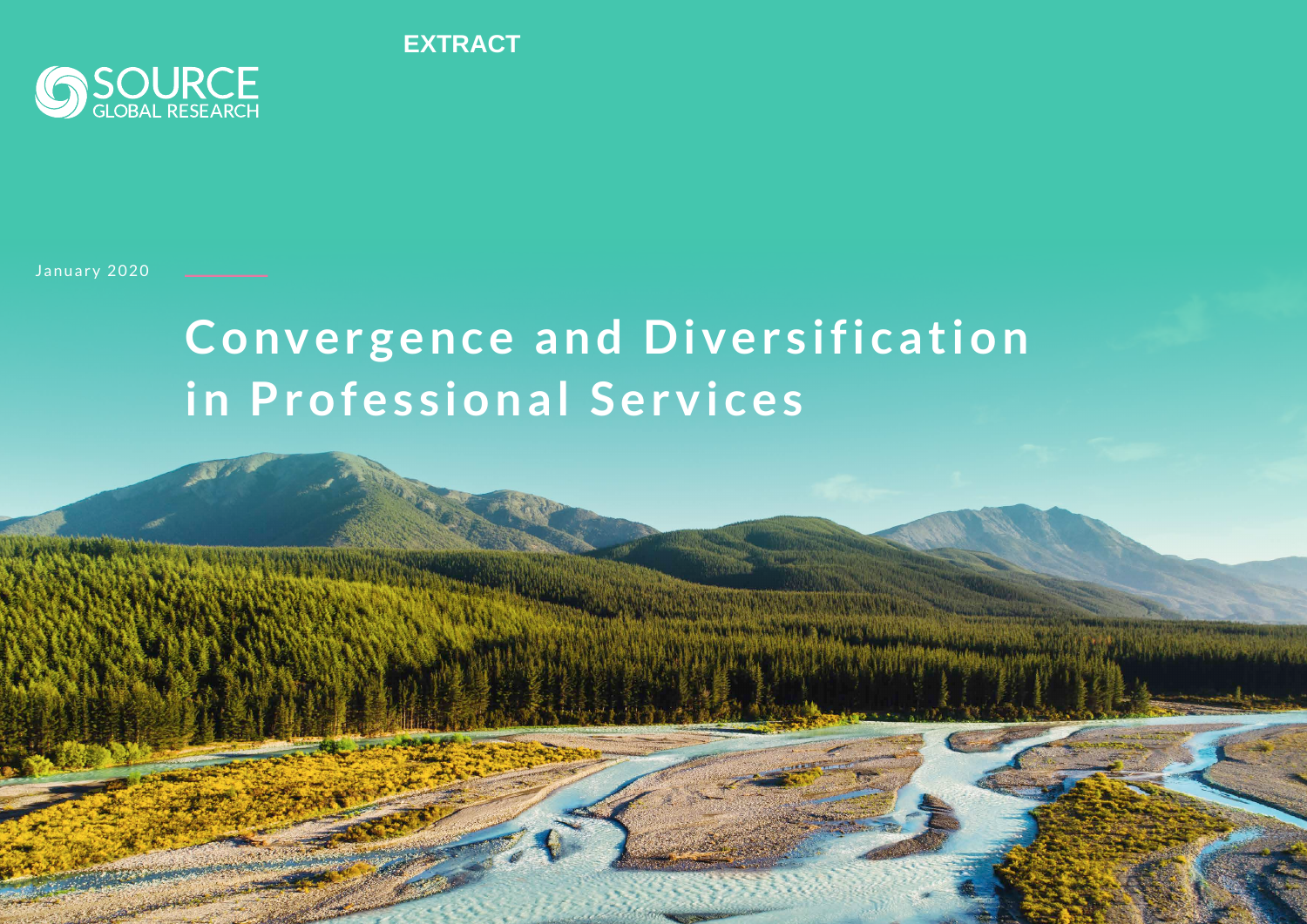### **The irresistible prize**

Overall grow th in the global management consulting industry in recent years has masked a stark truth: The market for traditional, discrete, consulting ser vices has actually been shrinking. It's the market for multidisciplinary digital transformation projects that has been growing.

And how. In fact, in 2018 the digital transformation market grew by 36% , while the rest of the market contracted by 7%. To say there's only one game in town would be to overstate things a little, but there's really only one game that ever ybody 's watching. And as you might expect, everyone wants a piece of the action…

### *The impact of digital transformation on the global management consulting market*

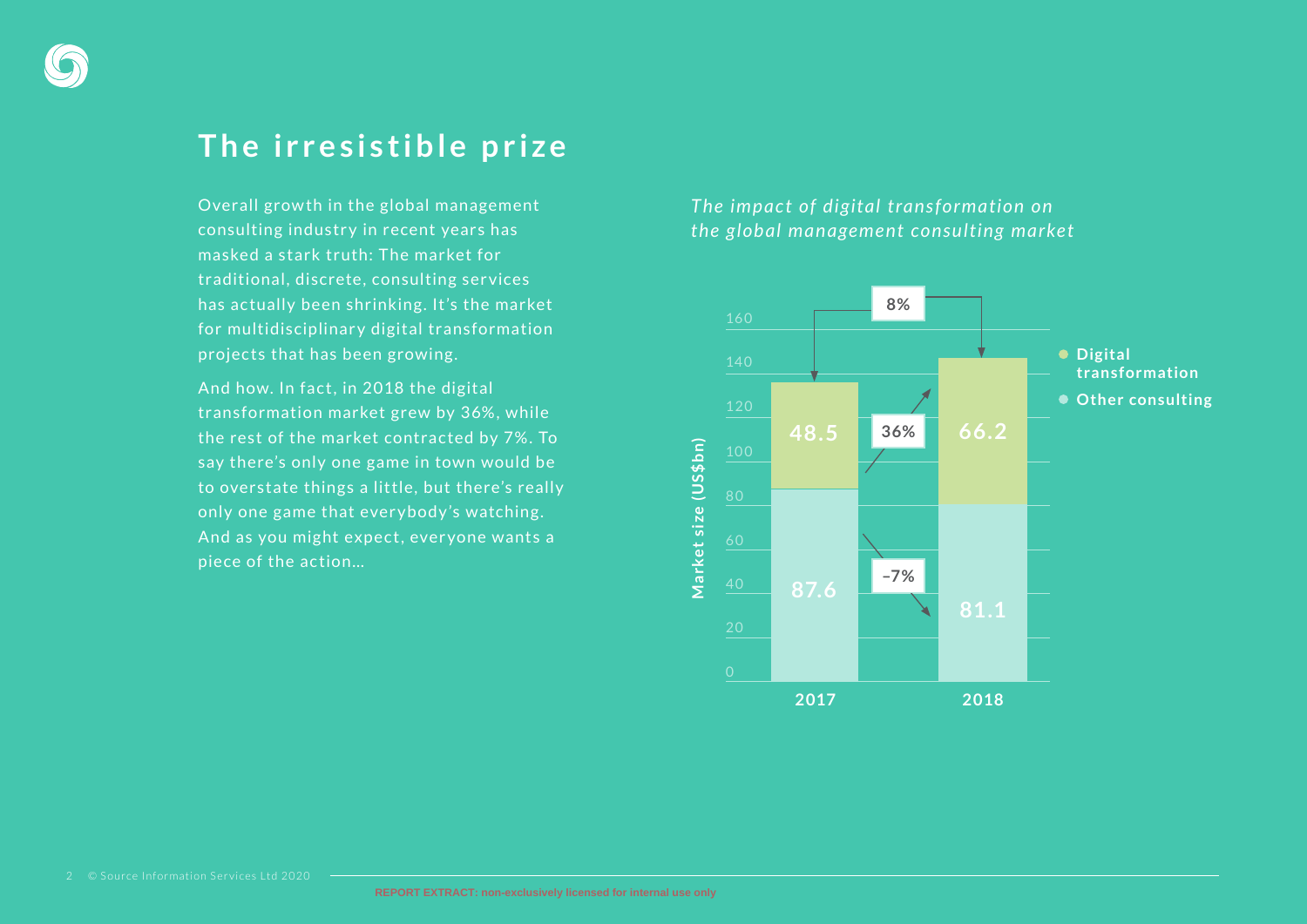

## **The inevitable result**

As if it wasn't attractive enough to consulting firms simply to have an opportunity to be able to work on big, multidisciplinary projects, our research has shown that doing so has a significant and positive impact on clients' perceptions of one of the most critical success factors in today's market: a firm's perceived ability to add value.

Little surprise, then, that the competitive landscape has come to be dominated by one overwhelming theme: convergence.

Everyone's doing every thing.



#### *The impact of client relationship on perceptions of value*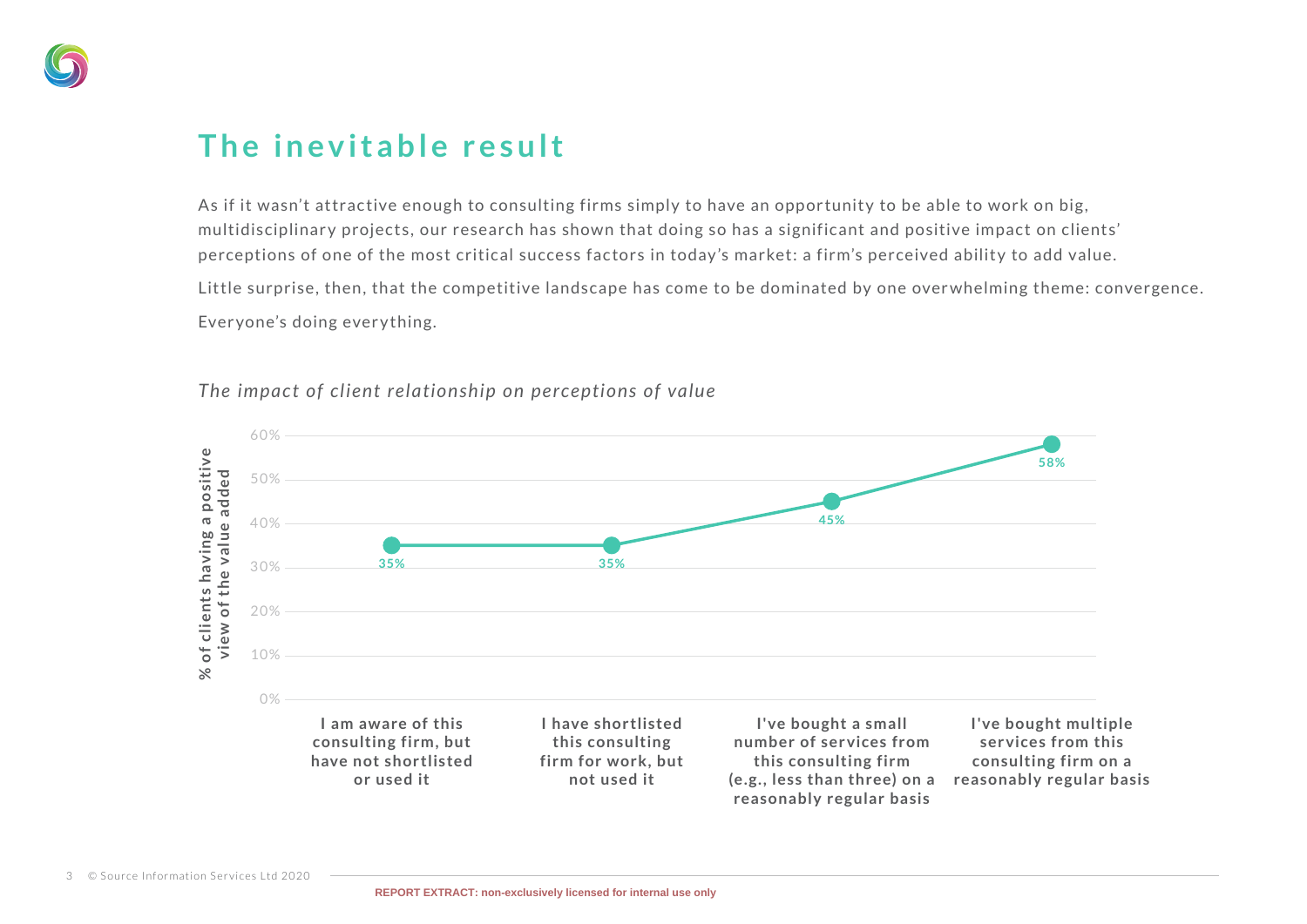

## **Worlds collide**

The most predictable and well-understood manifestation of a market that's converging in pursuit of the digital transformation prize is the collision between the worlds of technology and business. There are very few projects now that don't combine an element of both. But the coming together of technology and nontechnology services is the leading edge not only of new combinations of consulting ser vices that haven't hitherto come into contact. but also of more far-reaching relationships between parts of the wider professional services industry…



*Traditional management consulting services*

The darker the bubble, the more established it is as a component of transformation work. Newer components are paler.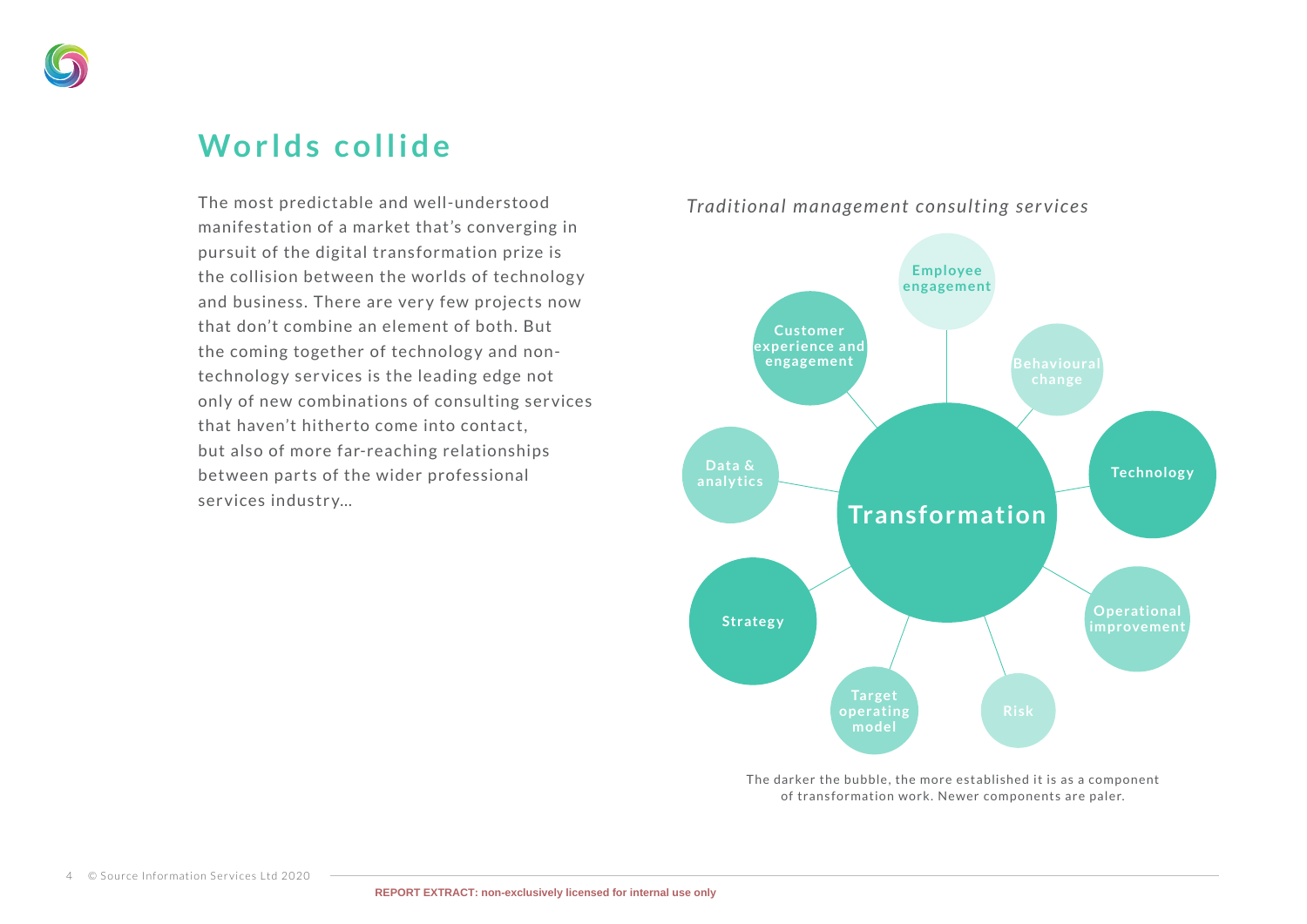

# **The tangled web**

Professional services providers are on the move as they pursue new opportunities or attempt to serve old clients in new ways. To interpret this simply as opportunism on the part of professional services firms would be to miss an important point: Many are moving into new areas because clients want them there.

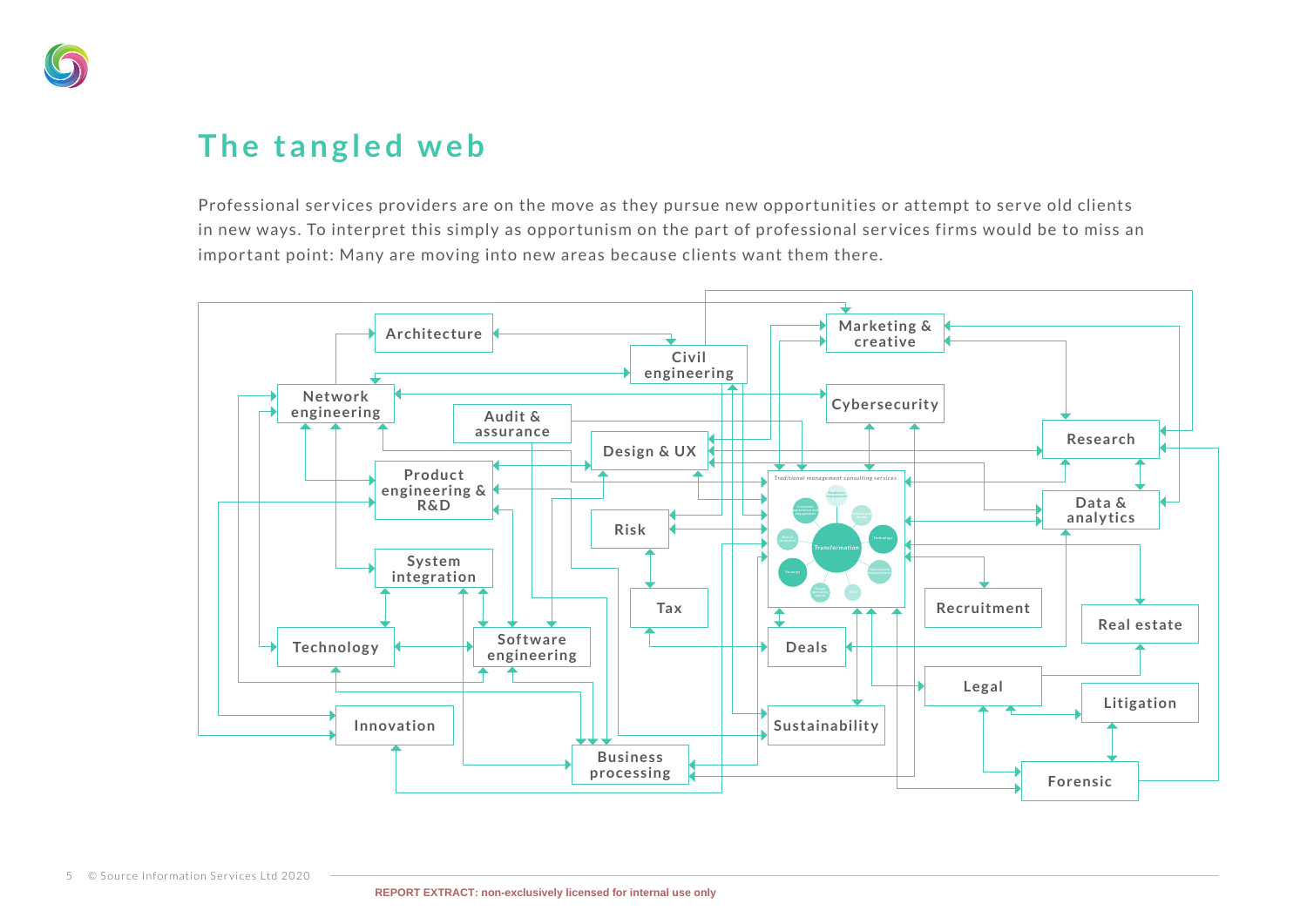

#### Contact us **Contact us**

### For more details on how we might be able to help, please contact us.

charis.buckingham@sourceglobalresearch.com

alice.noyelle@sourceglobalresearch.com

info@sourceglobalresearch.com www.sourceglobalresearch.com

#### © Source Information Services Ltd 2020

Source Information Services Ltd and its agents have used their best efforts in collecting the information published in this report. Source Information Services Ltd does not assume, and hereby disclaims, any liability for any loss or damage caused by errors or omissions in this report, whether such errors or omissions result from negligence, accident, or other causes.